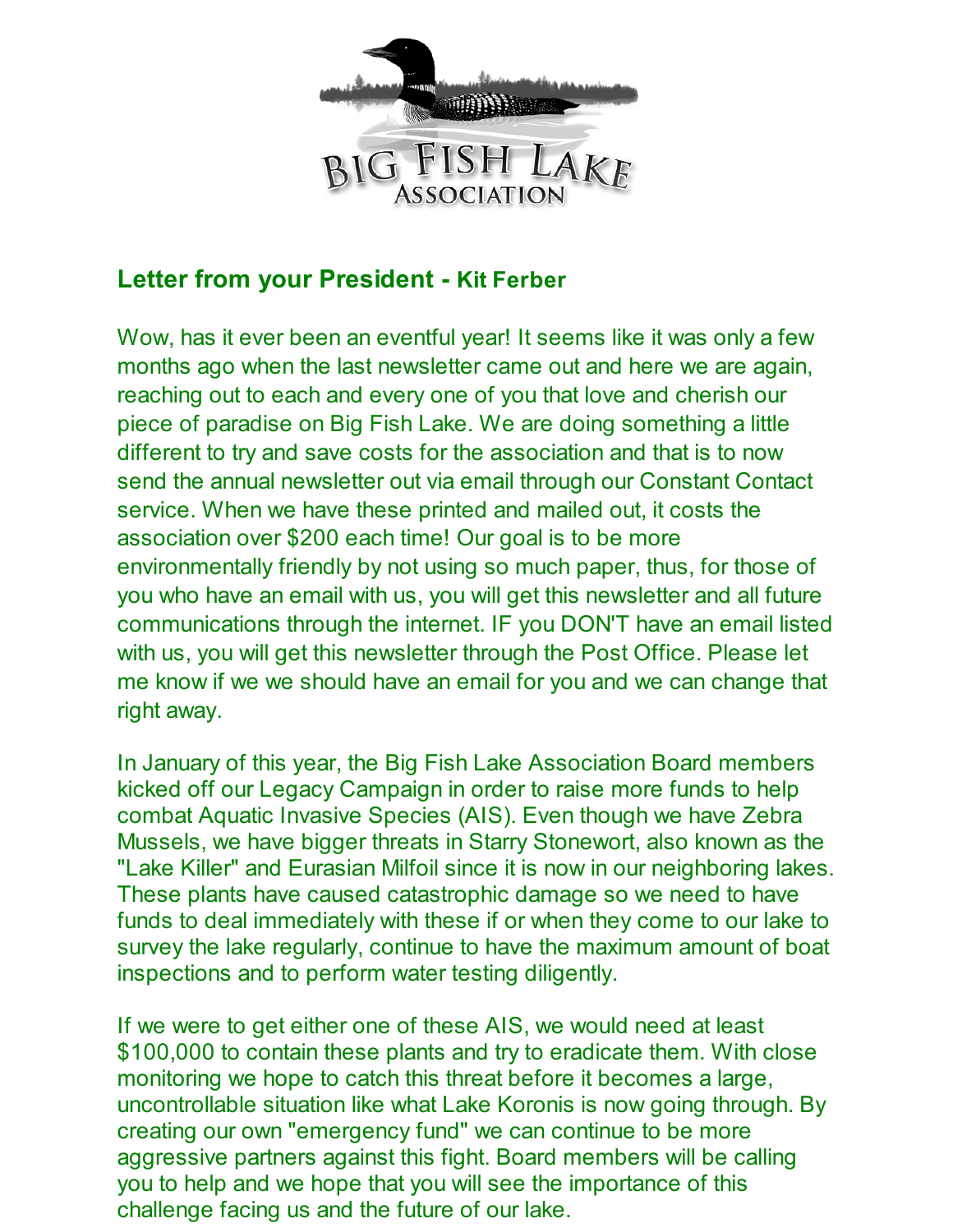## **Annual BFLA Meeting - Saturday, June 22, 2019, 8:30 am at Collegeville Township Hall**

The Annual BFLA Annual meeting will be held a little later this year due to scheduling conflict with another association. Part of the agenda will be the election of two new members. Nina Steil is stepping down and Allen Schmitz is willing to step aside for a new member if you're interested. It is for a two-year term and we meet about once a month in the spring, fall and winter. We have a strong 10-person Board with a legal advisor. Please contact Kit (320-249-4800) if you are interested in joining our team.

We will also here from the Stearns County Water Patrol Department. Please come to give them your input and answer questions or concerns that you have.

There will be an AIS hands-on training event to help you recognize possible infestations on your shoreline or when you are out boating. We need you to be our eyes to help us catch a possible AIS sighting so that we can hopefully deal with it as soon as we can. We help you learn about identifying Starry Stonewort and Eurasion Milfoil which is very easily confused with our native species Northern Milfoil. Help be detectors for the future our lake!

Josh Hirschfeld will be doing a short presentation on our new Legacy Campaign Fund Drive that was launched this year. He will show a wonderful four-minute video about Big Fish Lake that he put together. It is well worth it to come and see it.

## **Here's Some Fun Information:**

Matt Peters has been a very instrumental part of the BFLA Board for many, many years and when he was going through some of his old records he found a very interesting bit of information. The original association was apparently started as the Big Fish Lake Sportsmen Club around September of 1959. We will soon be putting a list of the original members on our website along with some old pictures that we have acquired. Enjoy looking back on some of the history of our lake. It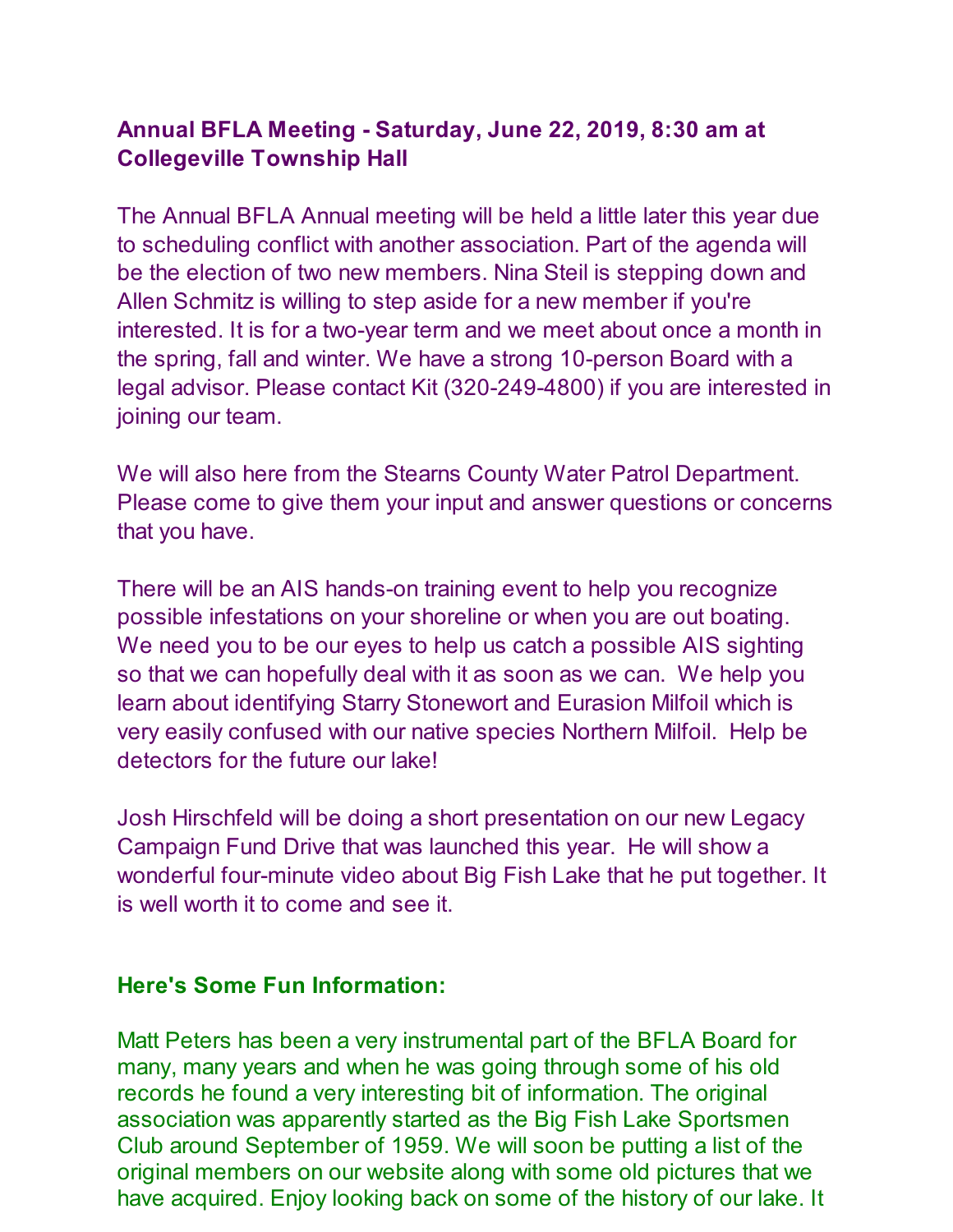is so much fun to see how this all started. The Club back then also included nearby Big Watab and Long Lake. Annual dues were \$1 and Life Memberships were \$20. The officers at that time were Rod Norberg, Roy Lundeen, Tim Rothstein, Al Wengert, Donald Gretsch and Elmer Eisenschenk. Their purpose when they started was "principally in the removal of rough fish, maintenance of water levels, stocking with game fish, prevention of poaching and general betterment of the lakes for fishing."

## **Zebra Mussels - by Ted Ruzanic & Chris Wenner**

In October 2018 an independent contractor was engaged to assess Big Fish Lake for invasive species. Starry Stonewort was not detected. However, nineteen adult Zebra Mussels were detected in two distinct shoreline locations - near the public access and an area due southeast of the access. The independent contractor, Steve McComas, owner of Blue Water Science, performed the search and assessment which yielded recommendations for our lake association. After thoughtful study and information gathering, the assessment and recommendation provided was that the Zebra Mussels in Big Fish Lake would **not** respond to any of the indicated treatments available due to the spread of the mussels throughout the north bay. Consultation with experts at the MN DNR, Stearns County Environmental Services and the University of MN have unfortunately agreed with the consultant's recommendation. There are currently no treatments available for Zebra Mussels with the age and distribution of those seen on Big Fish Lake. Therefore, next steps will be small scale attempts at limiting mussels along shoreline and high use areas. Steve's report will be put on the website soon for all of you to view.

# **"Find Your Mussels" Day - Saturday, July 13 th, 2019**

One of the recommendations told to us by Steve McComas, an Aquatic Biologist, was to make a little tool that **may** help find out IF you have Zebra Mussels in your area. He said to buy a 2" wide by 2' long white PVC pipe, drill a hole in it and hang it on the end of your dock. It is NOT a guarantee but if you do see some, then we need to record that data and add it to our research logs. On Saturday, July 13<sup>th</sup>, the Board members would like to conduct a "Find Your Mussels" Day to help us search your lake shore including looking four feet out beyond your shoreline. Zebra Mussels can latch onto your tires and poles on your docks or onto sticks and pop cans in the water. They will also cling on top of rocks and under rocks. Steve said if you want to help the lake,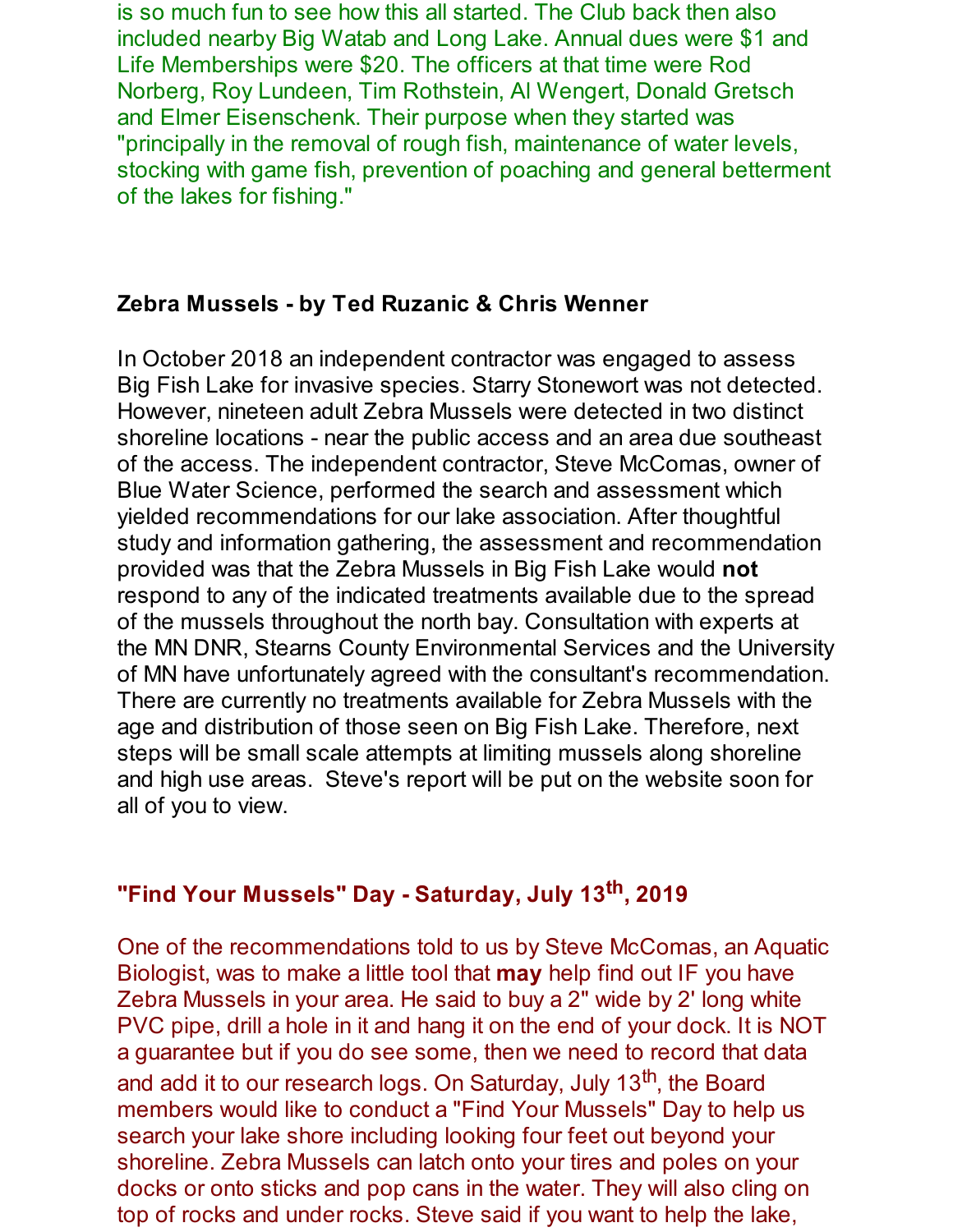pull these mussels out and put them in the garbage. Hand pulling will help deter the infestation. It will not get rid of them but it will help. We will help you learn how to recognize them at the Annual Meeting on Saturday, June 22<sup>nd</sup> which will be held at the Collegeville Township Hall. Steve told us upon discovery of the Zebra Mussels, that we have the **lesser of the three evils** since Starry Stonewort has been dubbed the "Lake Killer" and Eurasian Milfoil which can be just as devastating causing thick mats of algae and can prevent boats to go through water.

**\*\*Remember to make sure that your dock and lift installer are AIS certified. If they are coming from another lake such as Grand Lake and/or Lake Koronis, make sure that they wash all of their equipment so they are not bringing in Starry Stonewort or Eurasian Milfoil into your shore! Be assertive for your lake and ask! Thank you!**

## **Stearns County AIS Committee Update - Kit Ferber**

For over a year now the Stearns County AIS Committee have been working diligently to have a better communication between our third party boat inspectors (LAMB SERVICES) and those launching their boats in to Big Fish Lake. Len, owner of LAMB Services, have met with us time and time again to see what his employees can do better and how to better perform in the field. During normal weekdays the inspectors should be at the landing for 10 hours; approximately from 7 to 5. On weekends and holidays, they are there for 12 hours from 8 to 8. Also, they will now be looking at bunkers on the boat trailers IF they have time to seek out possible AIS. This has been quite the project to undertake with the DNR since it is not their usual protocol. We have also gotten permission from the DNR to have inspectors rake surface weeds at the landing if there is a rake available. I am in the process of working with other individuals on the committee to see how we can secure a rake and have it permanently available for the inspectors at the landing. This has also been approved by DNR. Some inspectors bring their own rakes, but, unfortunately, the poles are very long pieces and cannot fit into some of the employees' cars. Part of the communication with LAMB is to report things that aren't being done or to report when they are doing a great job. If you want to report something, let me know, and I will let the AIS Committee Coordinator know.

## **A Special THANK YOU to Jeff Bertram**

Jeff is owner of the West Central Sanitation Company and every year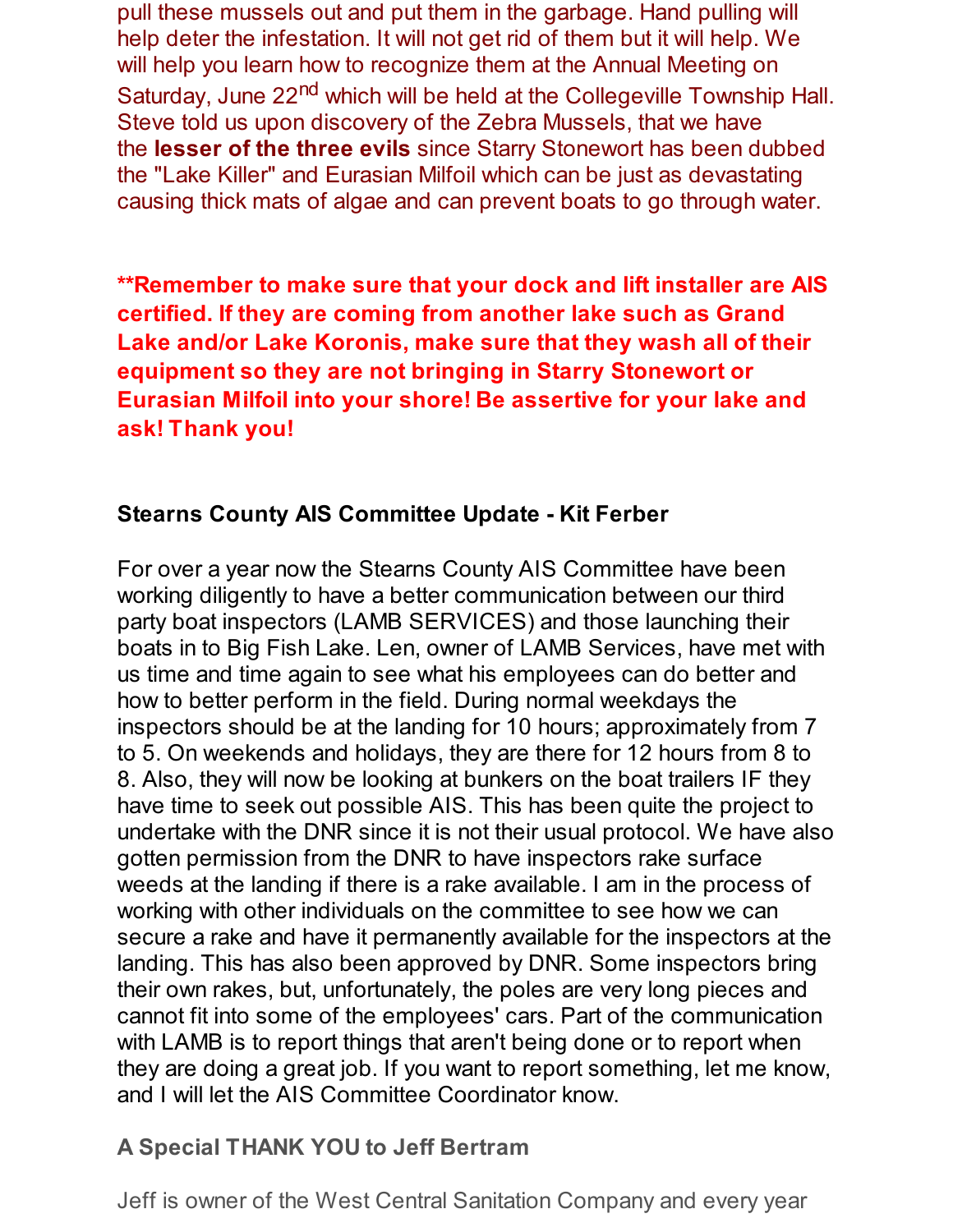they bring a 90-gallon container for us to use at the landing for no charge. In turn, he gets to advertise free in our newsletter and our emails. We are very grateful for Jeff and his team. Unfortunately, DNR does not provide a way of disposing garbage so this is very helpful for us to keep the landing clean. Thank you!!!

# **Walleye Restocking**

The last time the DNR stocked Big Fish Lake with walleye was in 2017 when they stocked 1,023 fingerlings and 800 adults for a total of 590 pounds of walleye. They stock our lake during odd numbered years and it is scheduled to be stocked again this fall with 368 pounds of walleye.

# **DID YOU KNOW?**

Viral hemorrhagic septicemia (VHS) affects 34 species of fish, including walleye and bass. Its emergence has resulted in large-scale mass mortality events throughout the eastern Great Lakes and cost millions of dollars in management efforts. The virus is considered to be the most significant freshwater fish health threat in the world and has a history of large-scale fish kills. It is transmitted fish-to-fish from close contact of contaminated water or reproduction.

There are many steps you can take to prevent the spread of VHS, other fish pathogens, and aquatic invasive species. You are required to:

- Remove your drain plug and let the water drain out of your boat before leaving the boat access.
- Drain your bait bucket and replace the water with tap or bottled water before leaving a boat access, except when ice fishing (unless on waters designated infested with VHS).
- Dispose of any unwanted minnows in the trash, not in the water.

# **Mark Your Calendar for the 2019 Annual Social Picnic on Thursday, August 15th at Hidden Cove Orchard**

We will be sending your more information in the future, so please keep it open. We would love to see you there and have a chance to meet more of your new neighbors that live on the lake.

# **Important Dates to Remember**

\*Saturday, June 22, 2019  $\sim$  BFLA Annual Meeting. 8:30 am at the Collegeville Township Hall (Note that the annual meeting is later than usual this year.) \*Saturday, July 13, 2019 ~"Find your Mussels" Day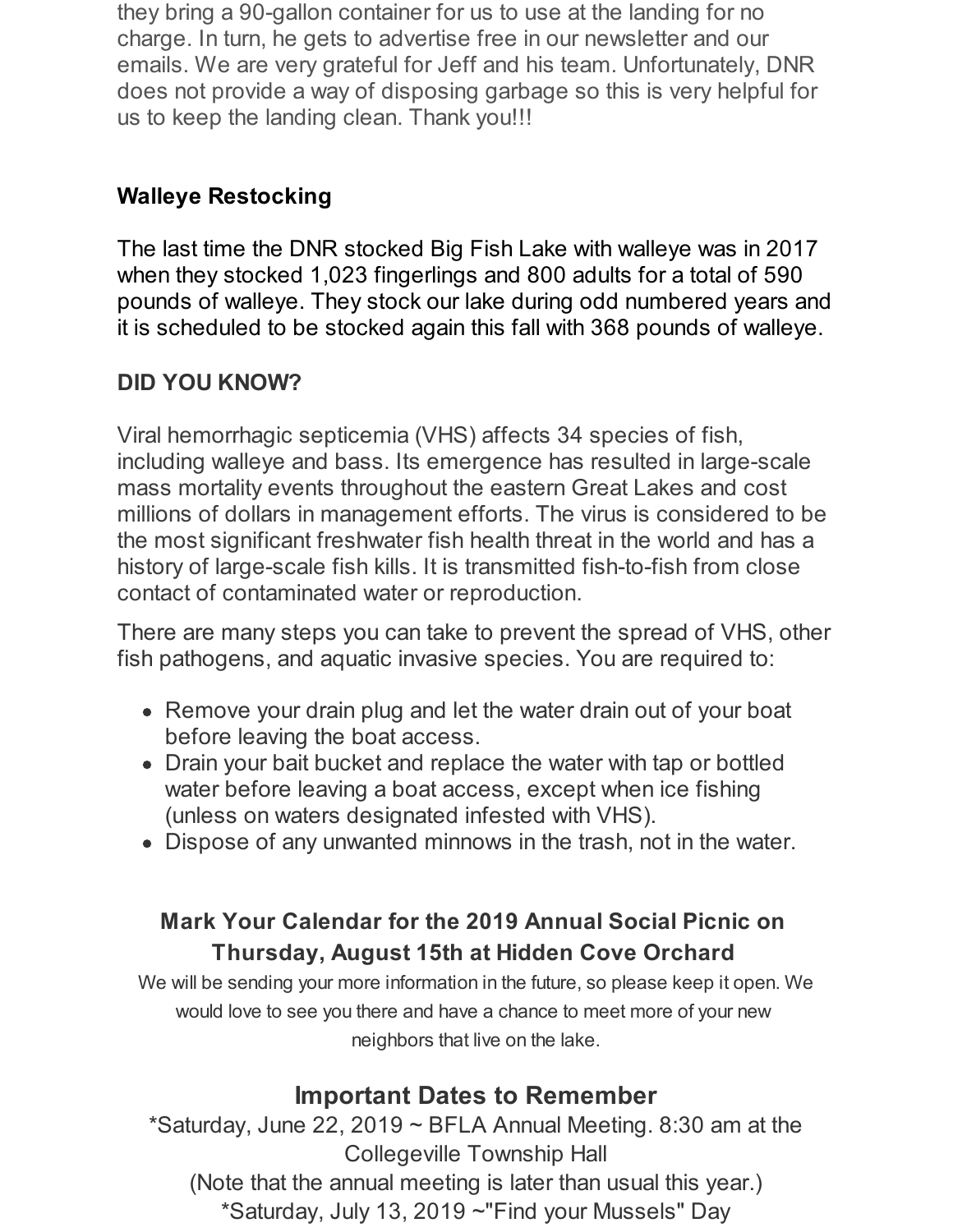\*Thursday, August 15, 2019 ~ BFLA Annual Social Picnic

As always, it is such a pleasure to be your President!

Gratefully,

Kit Ferber President 320-249-4800

> Big Fish Lake Website: bigfishmnlakesandrivers.org

# **Kraemer Trucking**

**~ Gold Member**

-

P.O. Box 434 Cold Spring, MN 56320  $320 - 685 - 3024 \sim \text{office}$  $320 - 250 - 1384 \sim$  cell [www.kraemer](http://www.kraemer-inc.com/)inc.com or jeffk@kraemer-inc.com Specializing in all types of Commercial and Residential Excavating and Septic Systems. Including Delivery of Black Dirt, Washed Sand, Rock and Rip Rap.

**Hirschfeld Real Estate, Josh Hirschfeld ~ Silver Member** 27867 County Road 50, Cold Spring 320-493-1269 [www.joshhirschfeld.com](http://www.joshhirschfeld.com/) Residential and Commercial Real Estate

### **& Excavating, Inc. Please patronize our advertisers. They help pay for our emails!**

**In Tune Marine** 18942 Co Rd 83 Richmond, MN 56368 320-685-3410 [www.InTuneMarine.com](http://www.intunemarine.com/) FULL SERVICE MARINE DEALERSHIP Indoor/Outdoor Storage, Winterization, Pickup and Delivery, Trailer Rentals, Inboard/Outboard Service, I/O

and Sterndrive Service, Custom Rigging and MORE!

**Kraemer Heating & Air Conditioning ~ Josh Kraemer** **State Bank of Cold Spring**

401 Main Street, Cold Spring 320-685-8655

[www.statebankcoldspring.com](http://www.statebankcoldspring.com/)

Your Full Service Independent

Home-Owned Bank,

Member FDIC

#### **The Green Team, Rhonda Green**

308 - 5th Ave., Ste. #200

Cold Spring

320-250-4648

rhondagreen@edinarealty.com Professional Real Estate Team who works with qualified professionals in the industry to assist you with all your home buying and selling needs.

**Austin Incorporated, Dale Austin**

36058 Hwy 238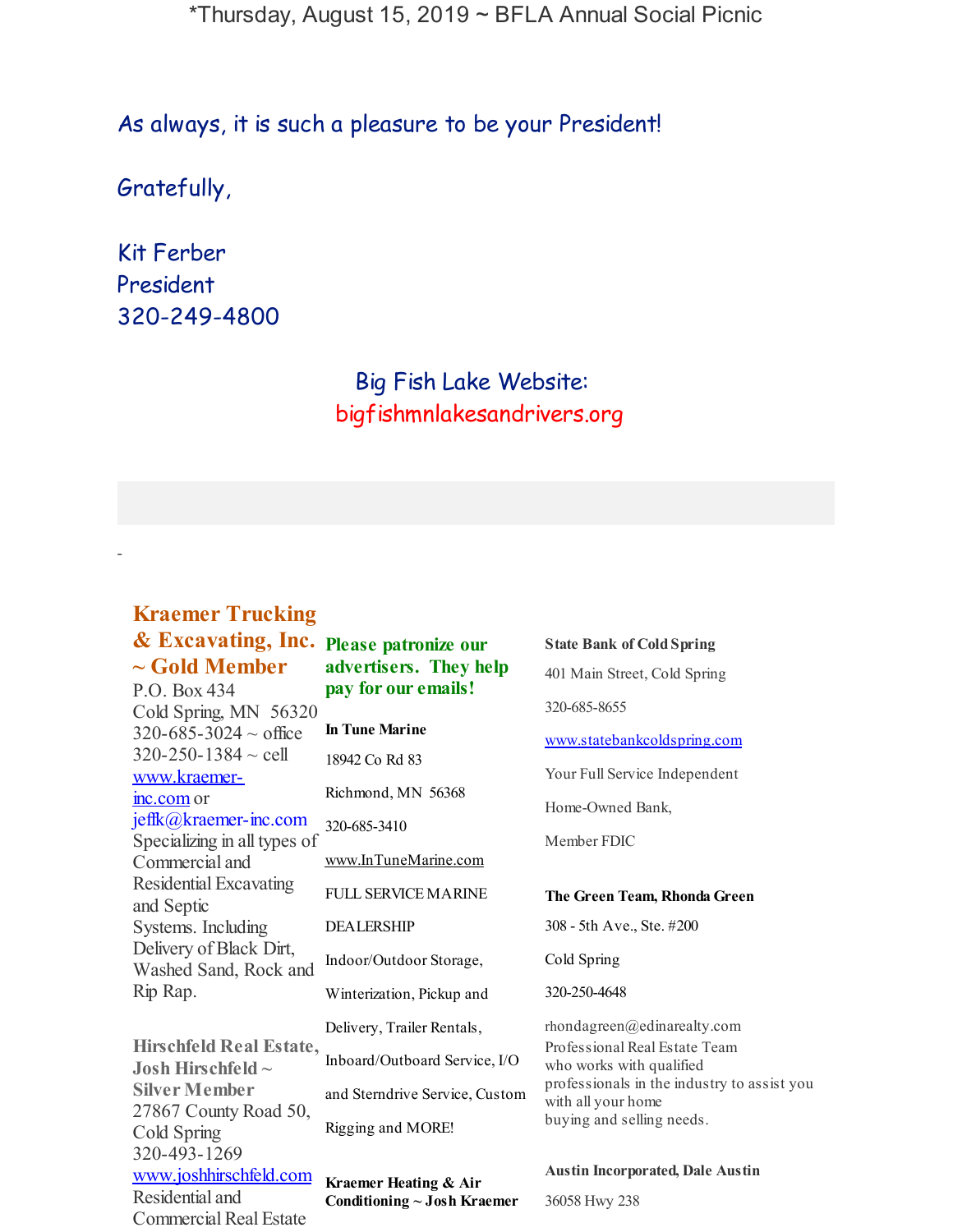**Services** 

#### **FerdinandF. Peters, Attorney at Law**

842 Raymond Ave., Suite 200 St. Paul, MN 55114 651-647-6250

### [ferdpeters@ferdlaw.com](mailto:ferdpeters@ferdlaw.com)

### [www.ferdlaw.com](http://www.ferdlaw.com/)

A fullservice law firm dedicated to providing a wide range of legal representation, with special emphasis on representing entrepreneurs in creating legal entities, and in real estate law, estate planning and family cabin ownership law, and litigation in state and federal courts.

#### **West Central Sanitation**

4089 Abbott Drive, Willmar 1-800-246-7630 website@wcsanitation.com Available for garbage removal recycling or roll-offs for construction debris. We're doing our part by donating a container at the Big Fish Lake Access. "GOOD Neighbors You've Come to Trust"

21034 Fruitwood Road, Richmond 320-597-7272 [www.kraemerrefrigeration.com](http://www.kraemerrefrigeration.com/) Heating & air conditioning installs & service.

**JKLandscape Construction** 19512 Hubble Road Clearwater, MN 55320 320-980-2710 ~ cell  $320 - 558 - 4445 \sim$  office [www.jklandscape.com](http://www.jklandscape.com/) jerry@jklandscape.com Our teamof professionals will help your property look exquisite with our proven, state-of-the-art landscaping service. Call about homes we've done on Big Fish Lake recently.

#### **Kurt's Lawn Service, Inc.**

Kurt Krebs, owner 16987 Jennifer Drive, Cold Spring 320-249-0130-mor 320- 685-7020-h Big Fish Lake Resident We do Spring & Fall clean ups, weekly mowing & trimming, sidewalk & driveway edging & shrub trimming. Serving your needs since 1989. Licensed & insured.

**Cold Spring Agency, Inc.** 401 Main Street, Cold Spring 320-685-8655 Agent/Manager:Jamie Thomes [www.statebankcoldspring.com](http://www.statebankcoldspring.com/)

Albany, MN 56307 320-845-6464 [daustinplumbing@yahoo.com](mailto:daustinplumbing@yahoo.com)

Septic Maintenance Sewer Cleaning-Pumping Plumbing-Heating-A/C

**Minnesota Hearing Solutions 3**08 - 5 th Ave, S., Suite 220 Cold Spring 56320 320-559-0333 Travis Simonson [travismnhearingsolutions@gmail.com](mailto:travismnhearingsolutions@gmail.com) Professional hearing aid services for total hearing health care to help improve your lifestyle.

**Would you like to place an ad here? Please call Kit at 320-249-4800 or email her at: kitbigfishlake@hotmail.com Thank you!**